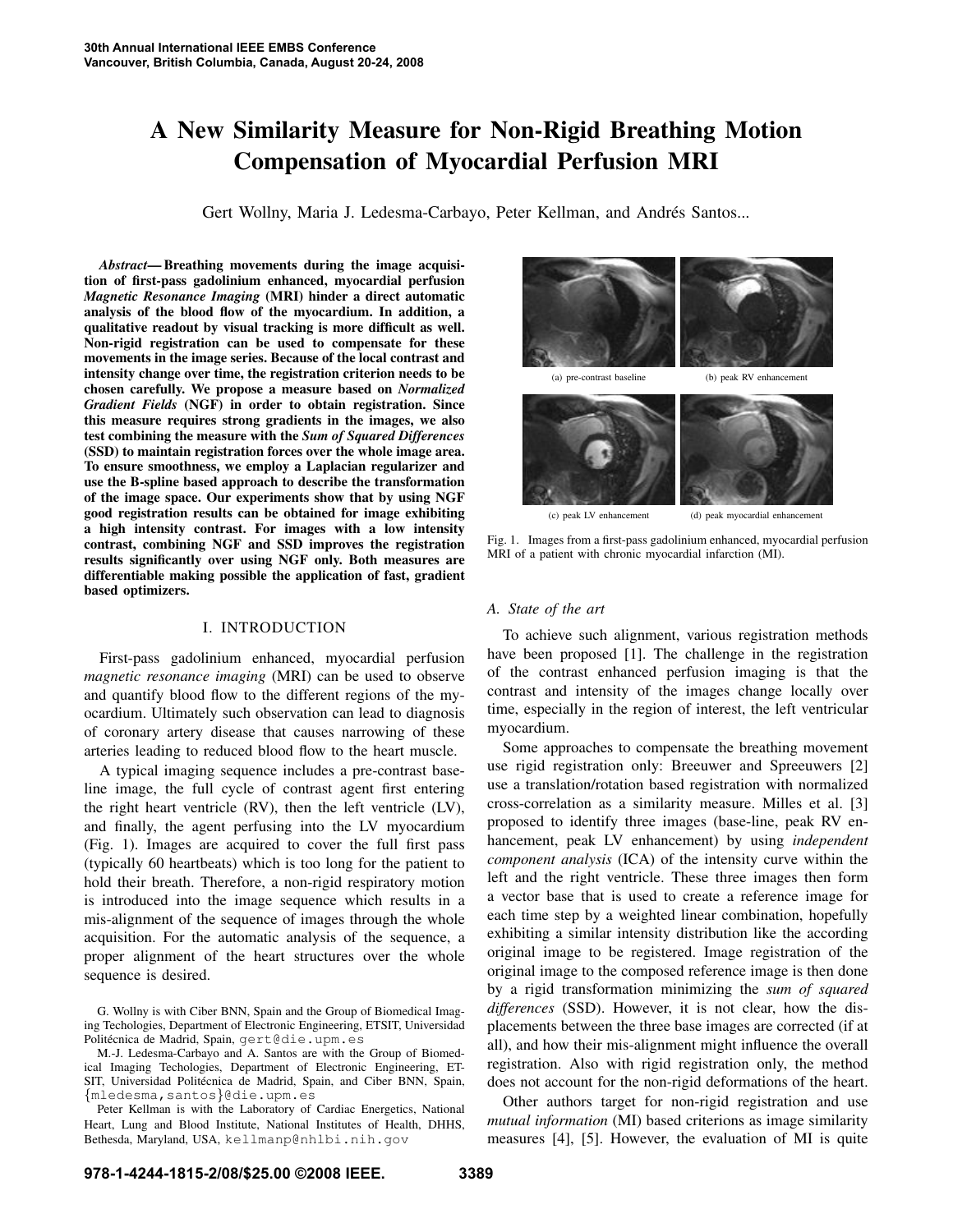expensive in computational terms.

#### *B. Our contribution*

In order to compensate for the breathing movements, we use non-rigid registration, and to avoid the difficulties in registration induced by the local contrast change, we follow Haber and Modersitzki [6] using a modified version of their proposed image similarity measure that is based on *Normalized Gradient Fields* (NGF). Since this cost function does not induce any forces in homogeneous regions of the images, we also combine the NGF based measure with SSD.

The remainder of the paper first discusses non-rigid registration, then, we focus on the NGF based cost measure and our modifications to it as well as combining the new measure with the well known SSD measure  $F_{\text{SSD}}$ . Finally, we present and discuss these results and point to future work.

## II. THE METHODS

#### *A. Non-Rigid Registration*

Image registration can be defined as follows: consider an image domain  $\Omega \subset \mathbb{R}^d$  in the d-dimensional Euclidean space, a test image  $S$  and a reference image  $R$ , and a transformation of an image as a mapping  $T : \Omega \to \Omega$ . Then, the registration of  $S$  to  $R$  aims at finding a transformation  $T$  according to

$$
T = \min_{T \in \Theta} \left( F(S_T, R) + \kappa E(T) \right). \tag{1}
$$

 $F$  measures the similarity between the (deformed) test image  $S$  and the reference,  $E$  ensures a steady and smooth transformation T, and  $\kappa$  is a weighting factor between smoothness and similarity. In non-rigid registration, the transformation T is only restricted to be neighborhood-preserving. In our application, the similarity measure  $F$  is derived from a so called voxel-similarity measure that takes into account the intensities of the whole image domain. In consequence, the driving force of the registration will be calculated directly from the given image data.

## *B. A similarity measure based on normalized gradient fields*

The use of *normalized gradient fields* (NGF) has been proposed by Haber and Modersitzki for the registration of images with different intensity distributions as an alternative to mutual information [6]. Given an image  $I(x)$   $x \in \Omega$  and its noise level  $\eta$ , a measure  $\epsilon$  for boundary "jumps" (locations with a high gradient) can be defined as

$$
\epsilon := \eta \frac{\int_{\Omega} |\nabla I(\mathbf{x})| d\mathbf{x}}{\int_{\Omega} d\mathbf{x}},
$$
 (2)

and with

$$
\|\nabla I(\mathbf{x})\|_{\epsilon} := \sqrt{\sum_{i=1}^{d} (\nabla I(\mathbf{x}))_i^2 + \epsilon^2},
$$
 (3)

the NGF of an image  $I$  is defined as follows:

$$
\mathbf{n}_{\epsilon}(I, \mathbf{x}) := \frac{\nabla I(\mathbf{x})}{\|\nabla I(\mathbf{x})\|_{\epsilon}}.
$$
 (4)

NGF based similarity measures for the image registration of a test image  $S$  to a reference image  $R$  have been formulated based on either the scalar product or the cross product of the vectors of the NGF [6]:

$$
F_{\text{NGF}}^{(\cdot)}(S,R) := -\frac{1}{2} \int_{\Omega} \|\mathbf{n}_{\epsilon}(R,\mathbf{x}) \cdot \mathbf{n}_{\epsilon}(S,\mathbf{x})\|^{2} d\mathbf{x}
$$
 (5)

$$
F_{\text{NGF}}^{(\times)}(S,R) := \frac{1}{2} \int_{\Omega} \|\mathbf{n}_{\epsilon}(R,\mathbf{x}) \times \mathbf{n}_{\epsilon}(S,\mathbf{x})\|^2 d\mathbf{x}
$$
 (6)

However, both similarity measures exhibit problems when it comes to their application. Even though the gradient of the scalar product based cost function  $F_{\text{NGF}}^{(\cdot)}(5)$  is analytically zero at the optimum, for practical implementations of the gradient evaluation, like e.g., finite differences, the gradient is non-zero at the optimum (i.e. even if  $S = R$ ) making the optimization using gradient based methods difficult. On the other hand, when using the cross product based version (6),  $F_{\text{NGF}}^{(\times)}(\mathbf{x})$  is not only zero when  $\mathbf{n}_{\epsilon}(R, \mathbf{x})(\mathbf{x}) \parallel \mathbf{n}_{\epsilon}(S, \mathbf{x})(\mathbf{x})$ (as desired), but also when either  $\mathbf{n}_{\epsilon}(R, \mathbf{x})$ , or  $\mathbf{n}_{\epsilon}(S, \mathbf{x})$  have zero norm.

Therefore, we propose a different similarity measure as

$$
d(\mathbf{a}, \mathbf{b}) := \begin{cases} \mathbf{a} - \mathbf{b}, \text{if } \mathbf{a} \cdot \mathbf{b} > 0, \\ \mathbf{a} + \mathbf{b}, \text{otherwise} \end{cases}
$$
 (7)

$$
F_{\text{NGF}}(S,R) := \frac{1}{2} \int_{\Omega} ||\mathbf{n}_{\epsilon}(R) \cdot d(\mathbf{n}_{\epsilon}(R), \mathbf{n}_{\epsilon}(S))||^{2} d\mathbf{x}.
$$
 (8)

This cost function needs to be minimized, is differentiable and its evaluation as well as the evaluation of its derivatives is straightforward, making it easy to use it for non-rigid registration. In the optimal case,  $S = R$  the cost function and its first order derivatives are zero and the evaluation is numerically stable.  $F_{\text{NGF}}(\mathbf{x})$  is minimized when  $n_{\epsilon}(R, x)(x) \parallel n_{\epsilon}(S, x)(x)$  (as desired) and even zero when  $n_{\epsilon}(R, x)(x)$  and  $n_{\epsilon}(S, x)(x)$  have the same norm, but also when  $\mathbf{n}_{\epsilon}(R, \mathbf{x})$  has zero norm, thereby, reducing the number of undesired cases in comparison with (6).

#### *C. The complete non-rigid registration method*

The proposed similarity measure  $F_{\text{NGF}}$  is a local measure and is, therefore, well suited for the registration of images that exhibit local intensity change. However, the cost function is also zero (or close to zero) in homogeneous areas of the reference image. Therefore, good registration can only be achieved if either the images do not contain large homogeneous areas, or if a very "smooth" regularization  $E(T)$  (eqn. 1) is used, and/or the transformation  $T$  is rather restricted.

To overcome these problems, our registration method uses a Laplacian regularization [7],

$$
E_{\rm L} := \int_{\Omega} \left\| \frac{\partial^2 T(\mathbf{x})}{\partial x^2} \right\|^2 d\mathbf{x} + \int_{\Omega} \left\| \frac{\partial^2 T(\mathbf{x})}{\partial y^2} \right\|^2 d\mathbf{x} \tag{9}
$$

and the transformation is formulated in terms of B-splines [8], introducing a smoothness that can be adjusted by the number of control points.

In addition, we also compare a minimization of  $F_{\text{NGF}}$  (8) only with the minimization of a combination of the both functions  $F_{\text{NGF}}$  and  $F_{\text{SSD}}$  (10) to achieve registration.

$$
F_{\text{SSD}}(S, R) := \int_{\Omega} (S(\mathbf{x}) - R(\mathbf{x}))^2 d\mathbf{x}.
$$
 (10)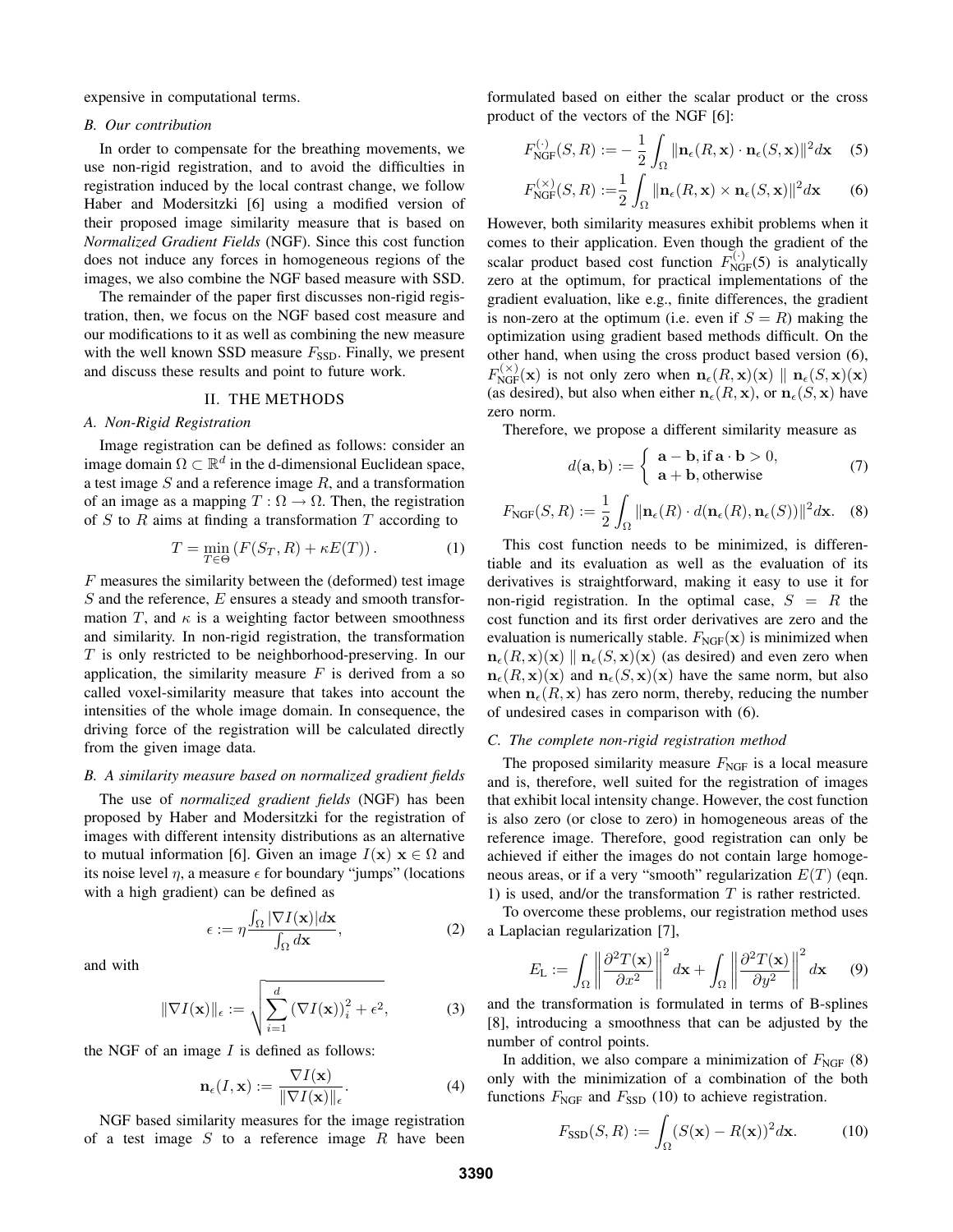As minimizer we use a Levenberg-Marquardt optimizer [9].

The image series to be registered consists of approximated 60 2D images. In order to reduce the influence of the changing intensities, a registration of all frames to one reference frame has been rules out and replaced by a serial registration. To reduce the accumulation of registration errors and in order to be able to choose a reference frame easily, the following procedure is applied: For each pair of subsequent images registration is done twice, one selecting the earlier image of the series as a reference (backward registration), and the second by using the later image as the reference (forward registration). Therefore, for each pair of subsequent images  $I_i$  and  $I_{i+1}$ , a forward transformation  $T^{i,i+1}$  and a backward transformation  $T^{i+1,i}$  is obtained. Consider the concatenation of two transformations

$$
T_a(T_b(\mathbf{x})) := (T_b \oplus T_a)(\mathbf{x}); \tag{11}
$$

in order to align all image of the series a reference frame  $i_{\text{ref}}$ is chosen, and all other images  $S_i$  are deformed to obtain the aligned image  $S_i^{\text{(align)}}$  by applying the subsequent forward or backward transformations

$$
S_i^{(\text{align})} := \begin{cases} S_i \left( \bigoplus_{k=i_{\text{ref}}}^{i+1} T^{k,k-1}(\mathbf{x}) \right) & \forall i < i_{\text{ref}}, \\ S_i \left( \bigoplus_{k=i_{\text{ref}}}^{i-1} T^{k,k+1}(\mathbf{x}) \right) & \forall i > i_{\text{ref}}, \\ S_{i_{\text{ref}}} & \text{otherwise.} \end{cases}
$$
(12)

In order to minimize the accumulation of errors for a series of *n* images one would usually choose  $i_{\text{ref}} = \left| \frac{n}{2} \right|$  as the reference frame. Nevertheless, with the full set of forward and backward transformations at hand, any frame can be chosen.

## **III. EXPERIMENTS AND RESULTS**

## A. Experiments

First pass contrast enhanced myocardial perfusion imaging data was acquired during free-breathing using 2 distinct pulse sequences: a hybrid GRE-EPI sequence and a trueFISP sequence. Both sequences were ECG triggered and used 90 degree saturation recovery imaging of several slices per R-R interval acquired for 60 heartbeats. The pulse sequence parameters for the true-FISP sequence were 50 degree readout flip angle, 975 Hz/pixel bandwidth, TE/TR/TI= 1.3/2.8/90 ms, 128x88 matrix, 6mm slice thickness; the GRE-EPI sequence parameters were: 25 degree readout flip angle, echo train length = 4, 1500 Hz/pixel bandwidth, TE/TR/TI=1.1/6.5/70 ms, 128x96 matrix, 8 mm slice thickness. The spatial resolution was approximately 2.8mm x 3.5mm. Parallel imaging using the TSENSE method with acceleration factor  $= 2$  was used to improve temporal resolution and spatial coverage. A single dose of contrast agent (Gd-DTPA, 0.1 mmol/kg) was administered at 5 ml/s, followed by saline flush. Motion compensation was performed for seven distinct slices of two patient data sets covering different levels of the LVmyocardium.

The Registration procedure used B-Splines of degree 2 and varying parameters for the number  $l \in \{1,2,3\}$ of multi-resolution levels, the knot spacing  $c_{\text{rate}}$  $\in$ 

 $\{32mm, 16mm, 12.8mm\}$  for the B-Spline coefficients, and the weight  $\kappa \in \{0.8, 1.0, 2.0, 3.0\}$  of the Laplacian regularization term. Estimating the noise level of images is a difficult problem, we approximated  $\eta$  by  $\sigma(\nabla I)$  standard deviation of the intensity gradient.

To ensure registration driving forces exist over the whole image domain, we also run experiments with the combined cost function  $F_{\text{NGF}} + \frac{1}{10} F_{\text{SSD}}$  so that  $F_{\text{NGF}}$  would take precedence where both images exhibit strong gradients, and  $F_{\rm SSD}$  otherwise. Since all images are of the same modality, we expect that combining the two measures will yield the same or better results. Tests showed that applying  $F_{\rm SSD}$  as only registration criterion doesn't yield usable results.

## **B.** Registration results

The quality of the registration was assessed visually observing videos as well as horizontal and vertical profiles through the time-series stack. An example of the profiles location is given in Fig. 2.



Fig. 2. Location of the vertical and horizontal profiles through the time series stack, and the septal (a) and inferior (b) ROIs for intensity tracking.





(b) Registration using NGF only,  $\kappa = 1.0$ , note the bad alignment and the drift in the second (lower) half of the series



(c) Registration using NGF + 0.1 SSD,  $\kappa = 2.0$ , the drift vanished and alignment is in general better then with NGF only

Fig. 3. Registration result by using  $l = 3$  multi-resolution levels, and a knot spacing  $c_{\text{rate}} = 16mm$ . Left: vertical cut, right: horizontal cut.